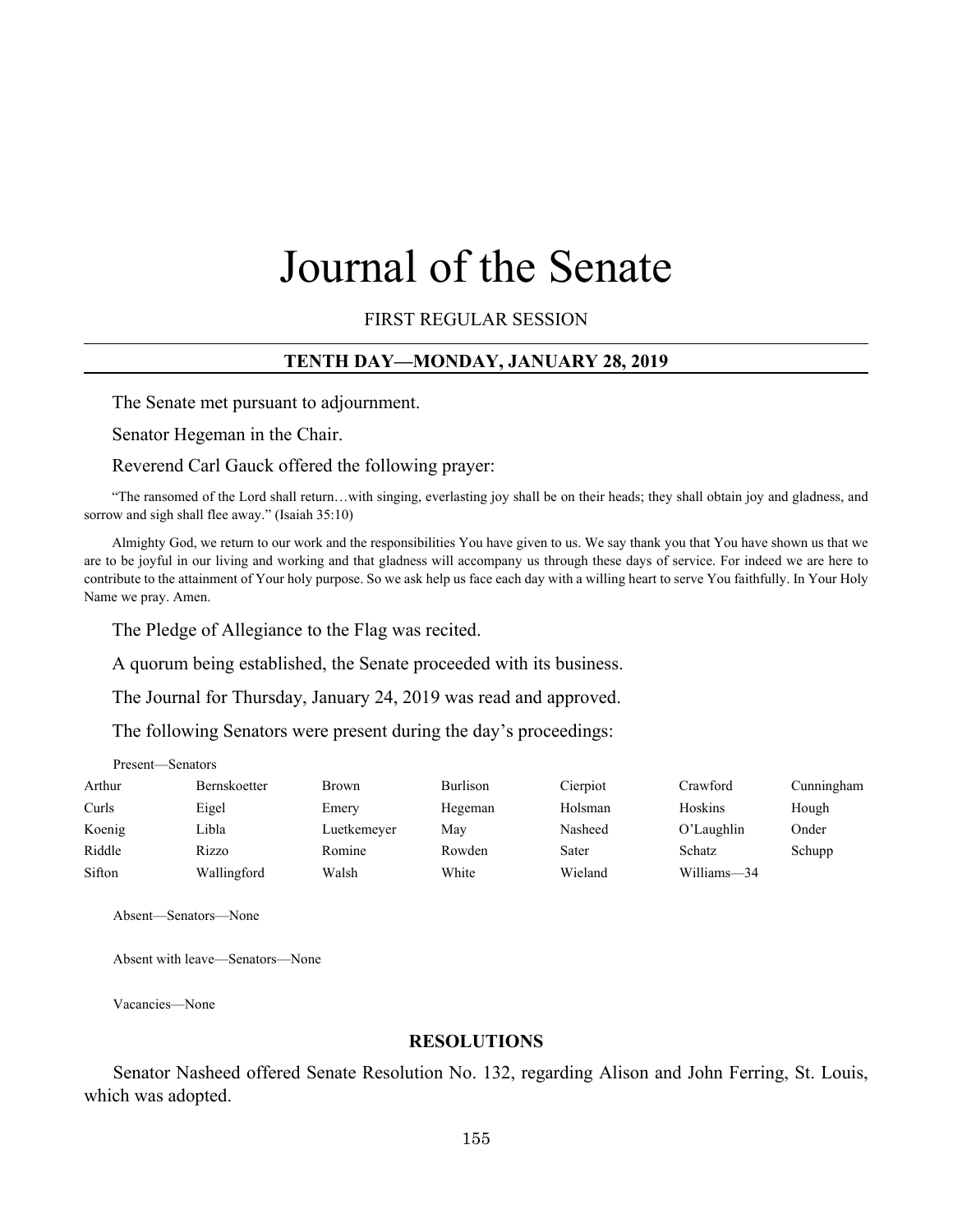Senator Nasheed offered Senate Resolution No. 133, regarding Circus Harmony, St. Louis, which was adopted.

Senator Sater offered Senate Resolution No. 134, regarding Officer Nancy Foulke, which was adopted.

Senator Hegeman offered Senate Resolution No. 135, regarding the Thirtieth Anniversary of Missouri Area Health Education Centers network, which was adopted.

Senator Schupp offered Senate Resolution No. 136, regarding Alfred C. "Al" Villagran, Chesterfield, which was adopted.

Senator Holsman offered Senate Resolution No. 137, regarding the Kansas City Symphony, which was adopted.

Senator Riddle offered Senate Resolution No. 138, regarding Fire Chief Kenny Hoover, which was adopted.

Senator Hoskins offered Senate Resolution No. 139, regarding Eagle Scout Benjamin James Pithan, Chula, which was adopted.

Senator Crawford offered Senate Resolution No. 140, regarding Michaela Brown, Bolivar, which was adopted.

Senator Romine offered Senate Resolution No. 141, regarding Dr. Dennis Atkins, Viburnum, which was adopted.

Senator Bernskoetter offered Senate Resolution No. 142, regarding Thomas Huber, which was adopted.

Senator Cunningham offered Senate Resolution No. 143, regarding Max and Wanda Murphy, Ava, which was adopted.

Senator Riddle offered Senate Resolution No. 144, regarding the Fifth Annual Physician Anesthesiologist Week, which was adopted.

## **INTRODUCTION OF BILLS**

The following Bills and Joint Resolution were read the 1st time and ordered printed:

**SB 306**–By White.

An Act to repeal sections 167.020 and 173.1155, RSMo, and to enact in lieu thereof four new sections relating to military affairs, with existing penalty provisions.

**SB 307**–By Cierpiot.

An Act to repeal section 452.335, RSMo, and to enact in lieu thereof one new section relating to maintenance orders.

**SB 308**–By Onder.

An Act to amend chapter 34, RSMo, by adding thereto one new section relating to prohibiting public entities from contracting with companies discriminating against Israel.

**SB 309**–By Sater.

An Act to repeal section 338.010, RSMo, and to enact in lieu thereof two new sections relating to the prescriptive authority of pharmacists.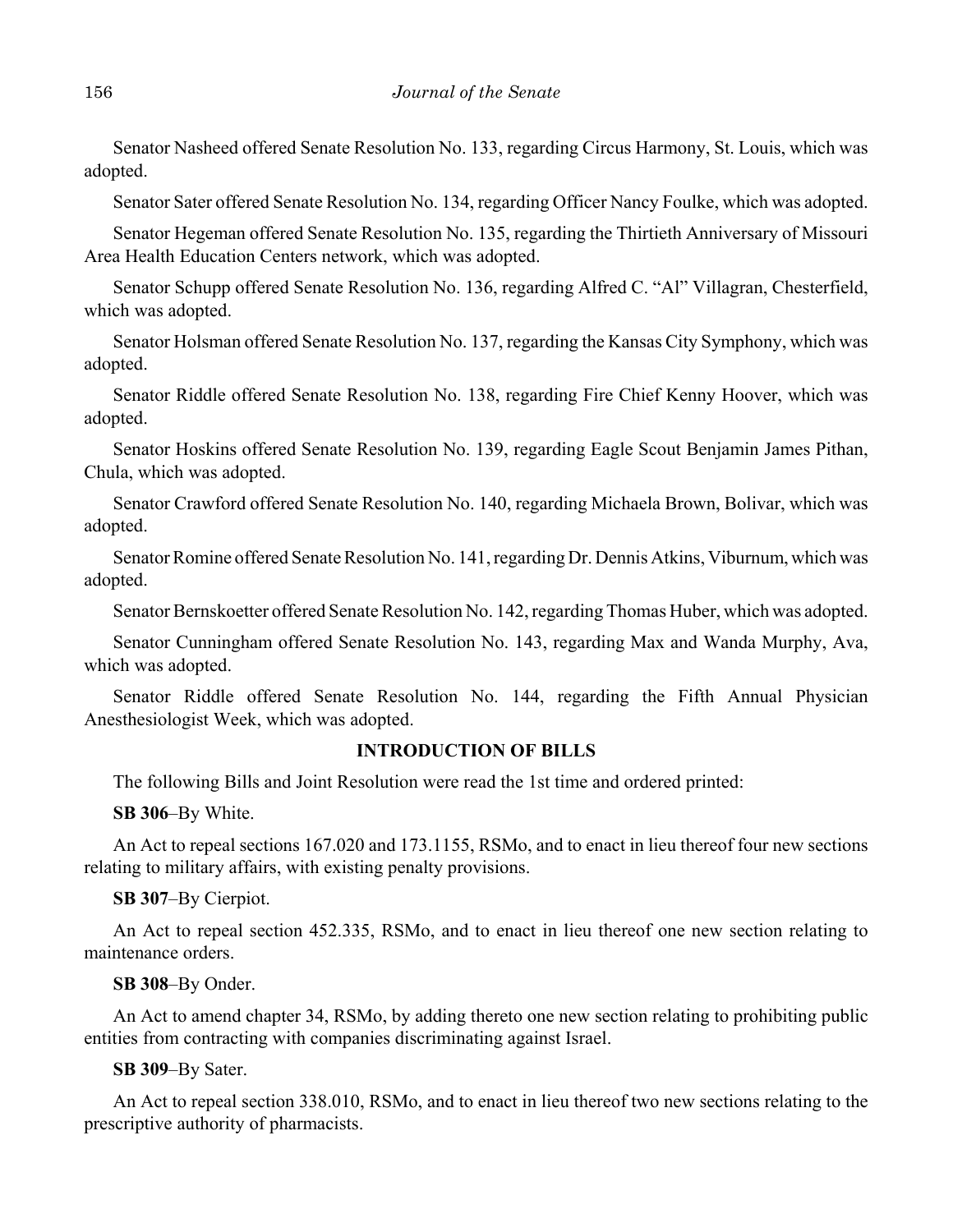## **SB 310**–By Arthur.

An Act to amend chapter 376, RSMo, by adding thereto nine new sections relating to prescription drug costs.

## **SB 311**–By Nasheed.

An Act to repeal sections 99.805, 99.810, 99.825, and 99.843, RSMo, and to enact in lieu thereof four new sections relating to tax increment financing.

## **SB 312**–By Eigel.

An Act to repeal section 192.002, RSMo, and to enact in lieu thereof one new section relating to the mission of the department of health and senior services.

## **SB 313**–By Onder.

An Act to repeal section 285.500, RSMo, and to enact in lieu thereof two new sections relating to the misclassification of workers.

## **SB 314**–By Burlison.

An Act to amend chapter 173, RSMo, by adding thereto two new sections relating to student associations at public institutions of higher learning.

## **SB 315**–By Burlison.

An Act to amend chapter 324, RSMo, by adding thereto one new section relating to professional licensing.

## **SB 316**–By Burlison.

An Act to repeal section 287.200, RSMo, and to enact in lieu thereof one new section relating to permanent total disability benefits payable pursuant to workers' compensation laws.

## **SB 317**–By Burlison.

An Act to amend chapter 537, RSMo, by adding thereto one new section relating to civil claims for relief due to silica exposure.

## **SB 318**–By Burlison.

An Act to amend chapter 324, RSMo, by adding thereto one new section relating to apprenticeships.

## **SB 319**–By Wieland.

An Act to repeal section 442.606, RSMo, and to enact in lieu thereof one new section relating to remedies for failing to disclose that a parcel of real estate was a site for methamphetamine production, with a penalty provision.

## **SJR 19**–By Nasheed.

Joint Resolution submitting to the qualified voters of Missouri, an amendment repealing section 30(b) of article VI of the Constitution of Missouri, and adopting two new sections in lieu thereof relating to the consolidation of St. Louis City and St. Louis County.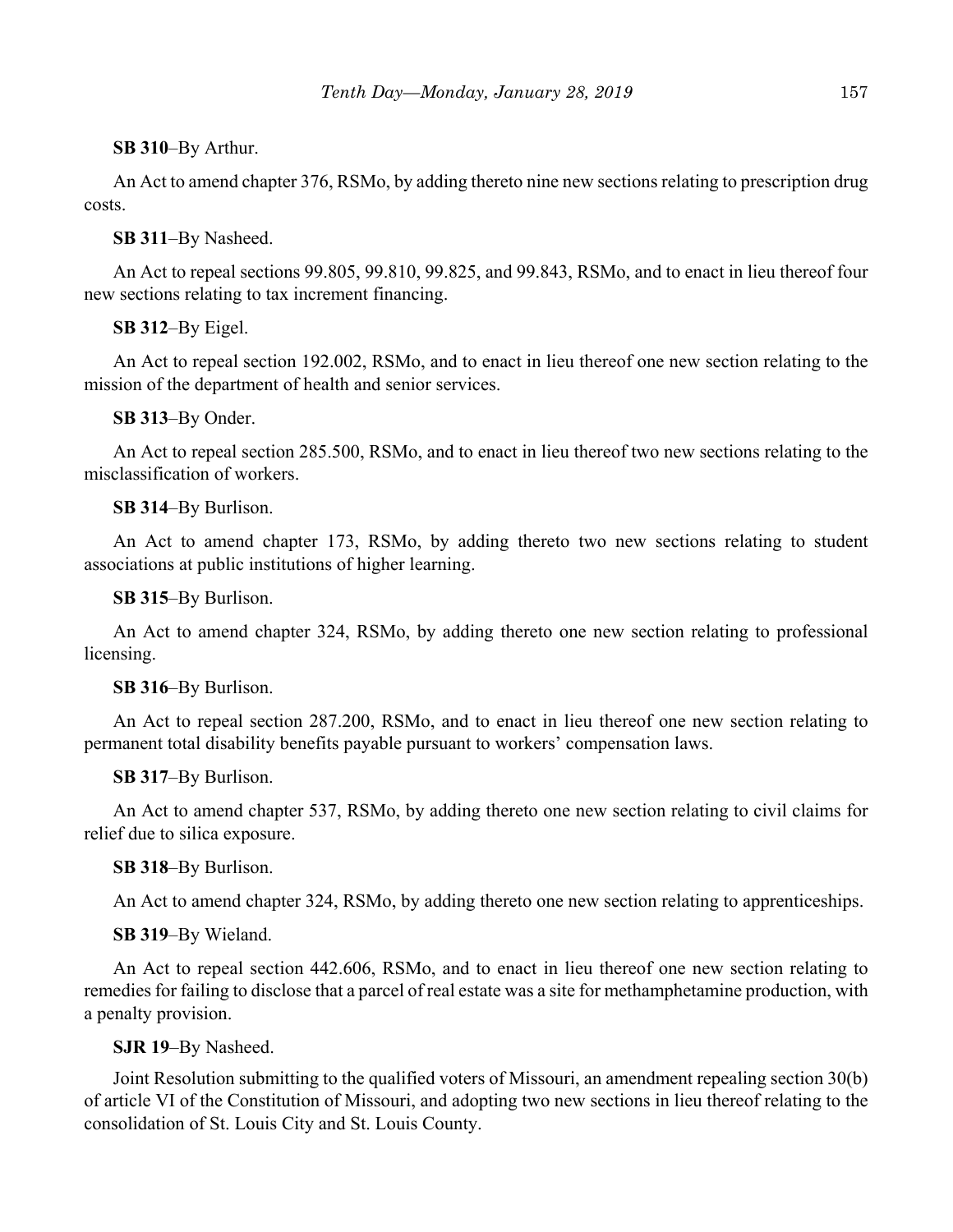The Senate observed a moment of silence in memory of victims of the Holocaust.

## **MESSAGES FROM THE GOVERNOR**

The following messages were received from the Governor, reading of which was waived:

GOVERNOR STATE OF MISSOURI

January 28, 2019

To the Senate of the 100th General Assembly of the State of Missouri:

I have the honor to transmit to you herewith for your advice and consent the following appointment:

Martha "Kacky" Daugherty, 242 Bristle Ridge, Cape Girardeau, Cape Girardeau County, Missouri 63701, as a member of the Missouri Advisory Council on Historic Preservation, for a term ending January 28, 2021, and until her successor is duly appointed and qualified; vice, RSMO 253.408.

> Respectfully submitted, Michael L. Parson Governor

Also,

#### GOVERNOR

#### STATE OF MISSOURI

January 28, 2019

To the Senate of the 100th General Assembly of the State of Missouri:

I have the honor to transmit to you herewith for your advice and consent the following appointment:

Cindy McDaniel, 605 West 6th Street, Appleton City, Saint Clair County, Missouri 64724, as a member of the Missouri Advisory Council on Historic Preservation, for a term ending January 28, 2021, and until her successor is duly appointed and qualified; vice, RSMO 253.408.

> Respectfully submitted, Michael L. Parson Governor

Also,

#### GOVERNOR

#### STATE OF MISSOURI

January 28, 2019

To the Senate of the 100th General Assembly of the State of Missouri:

I have the honor to transmit to you herewith for your advice and consent the following appointment:

Mary "Mimi" Stiritz, 12 Wydown Terrace, Clayton, Saint Louis County, Missouri 63105, as a member of the Missouri Advisory Council on Historic Preservation, for a term ending January 28, 2021, and until her successor is duly appointed and qualified; vice, RSMO 253.408.

> Respectfully submitted, Michael L. Parson Governor

# **HOUSE BILLS ON SECOND READING**

The following Bill was read the 2nd time and referred to the Committee indicated:

**HCS** for **HBs 448** & **206**––Transportation, Infrastructure and Public Safety.

## **REFERRALS**

President Pro Tem Schatz referred **SCR 12** and **SCR 13** to the Committee on Rules, Joint Rules,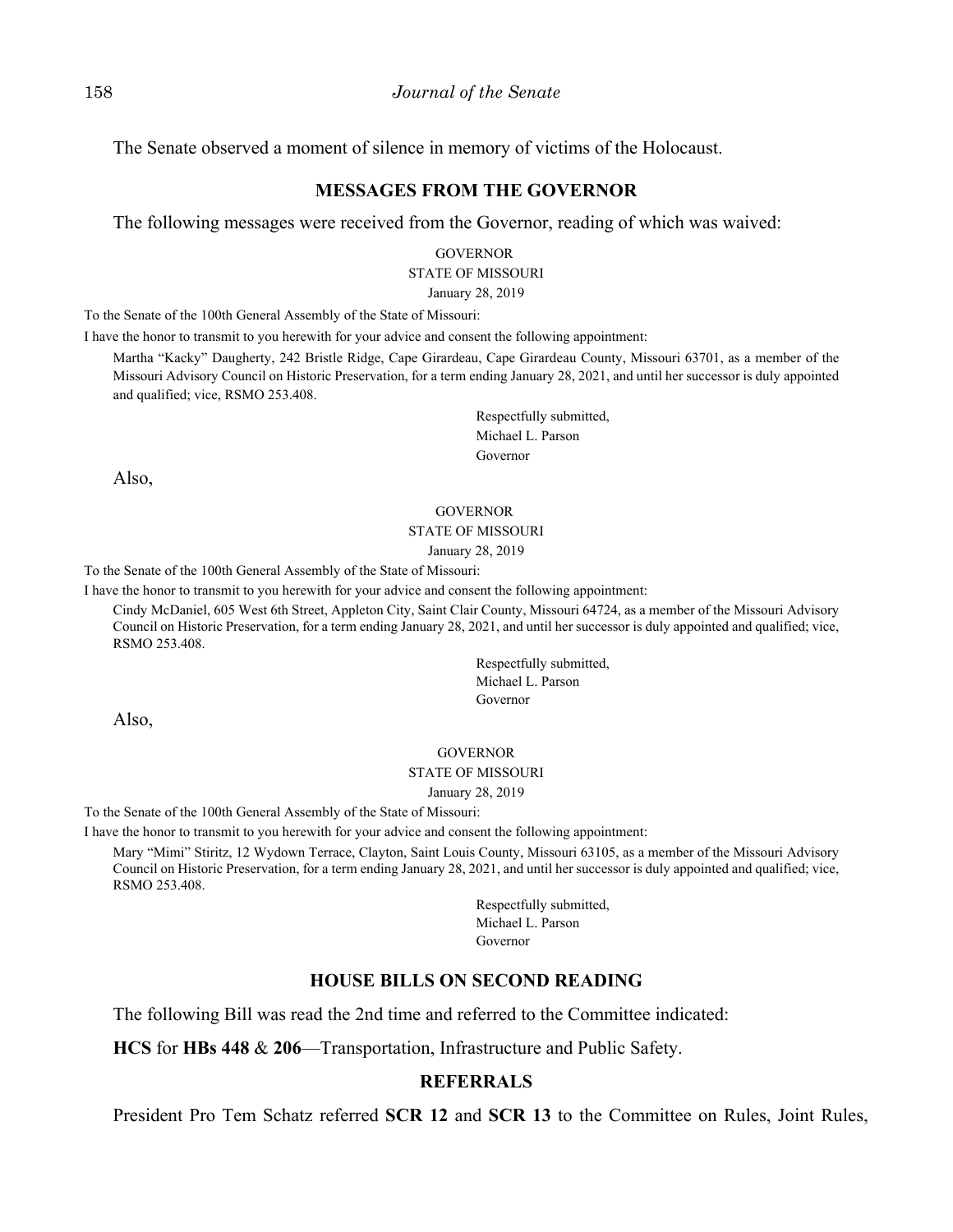Resolutions and Ethics.

## **COMMUNICATIONS**

## Senator Walsh submitted the following:

January 28, 2019

Adriane Crouse – Secretary of the Senate State Capitol, Room 325 Jefferson City, Missouri 65101

Dear Adriane:

With Senator Holsman's recent resignation from the Missouri Military Preparedness and Enhancement Commission, there is now a minority caucus vacancy on that board. Pursuant to the provisions of section 41.1010 RSMo, I hereby appointment myself, Senator Gina Walsh, to fill that vacancy.

Sincerely, Sina Walsh

Gina Walsh

On motion of Senator Rowden, the Senate adjourned under the rules.

# SENATE CALENDAR

## ELEVENTH DAY–TUESDAY, JANUARY 29, 2019

## FORMAL CALENDAR

## SECOND READING OF SENATE BILLS

SB 161-Cunningham SB 162-Schupp SB 163-Schupp SB 164-Schupp SB 165-Eigel SB 166-Crawford SB 167-Crawford SB 168-Wallingford SB 169-Wallingford SB 170-Schupp SB 171-Schupp SB 172-Schupp SB 173-Crawford SB 174-Crawford SB 175-Crawford SB 176-Hough SB 177-Hough SB 178-Schupp SB 179-Cunningham

SB 180-Wallingford SB 182-Cierpiot, et al SB 183-Arthur SB 184-Wallingford SB 185-Wallingford SB 186-Hegeman SB 187-Eigel SB 188-Eigel SB 189-Crawford SB 190-Onder SB 191-Schupp SB 192-Schupp SB 193-Schupp SB 194-Hoskins SB 195-Hoskins SB 196-Bernskoetter SB 197-Onder SB 198-Onder SB 199-Arthur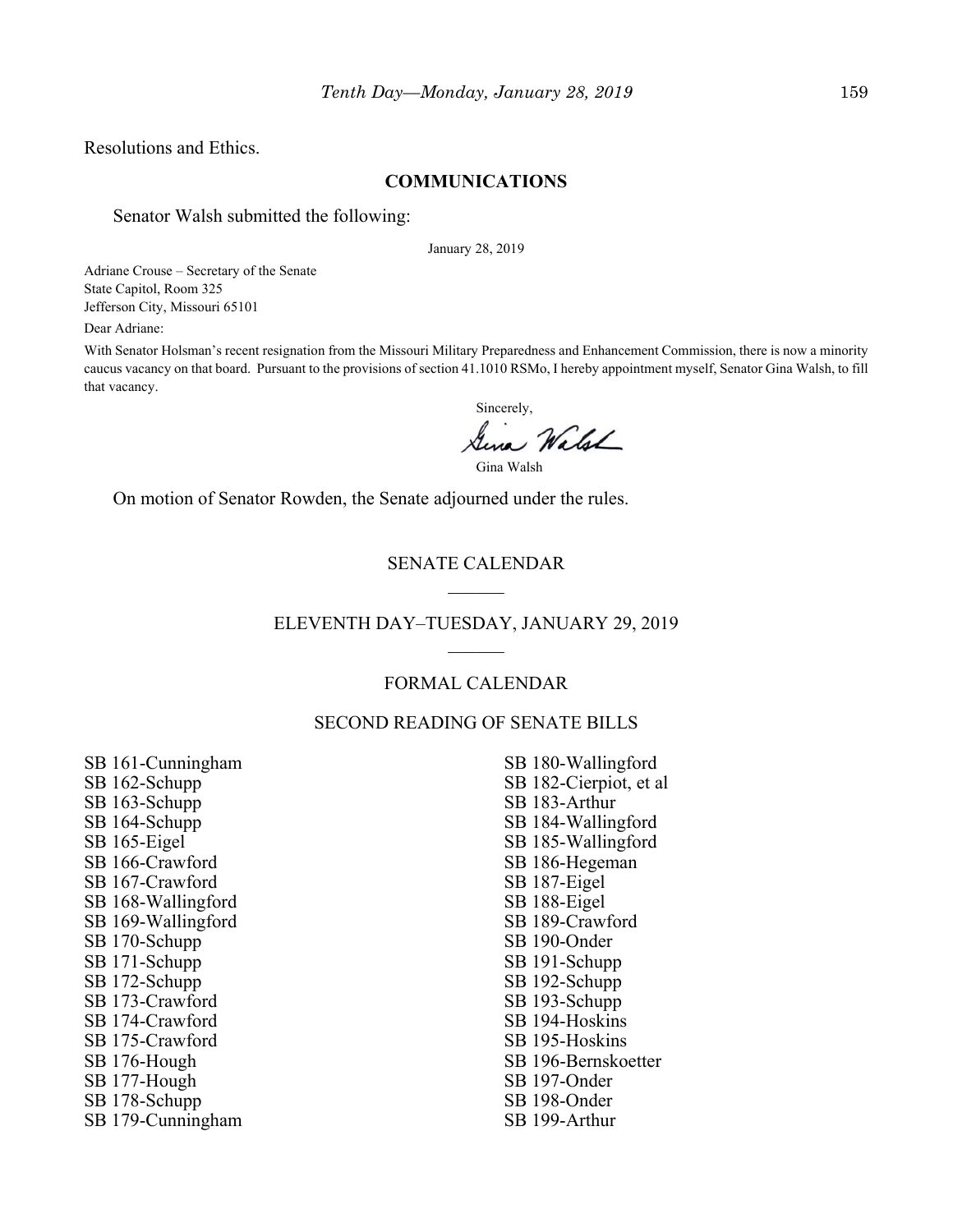SB 200-Hough SB 201-Romine SB 202-Romine SB 203-Nasheed SB 204-Riddle SB 205-Arthur SB 206-Arthur SB 207-Emery SB 208-Wallingford SB 209-May SB 210-May SB 211-Wallingford SB 212-Sifton SB 213-Hegeman SB 215-Schupp SB 216-Schupp SB 217-Schupp SB 218-Hoskins SB 219-Hoskins SB 220-Hoskins SB 221-Crawford SB 222-Hough SB 223-Brown SB 224-Luetkemeyer SB 225-Curls SB 226-Sater SB 227-Sater SB 228-Sater SB 229-Crawford SB 230-Crawford SB 231-Hough SB 232-Sater SB 233-Sater SB 234-White SB 235-White SB 236-White SB 237-White SB 238-Emery SB 239-White SB 240-White SB 241-Rizzo SB 242-Walsh SB 243-Walsh SB 244-Walsh SB 245-Walsh SB 246-Hough SB 247-Hough SB 248-Brown SB 249-Koenig SB 250-Koenig

SB 251-Koenig SB 252-Wieland SB 253-Sater SB 254-Bernskoetter SB 255-Bernskoetter SB 256-Hegeman SB 257-Hoskins SB 258-Wallingford SB 259-Romine SB 260-Onder SB 261-Nasheed SB 262-Sater SB 263-Schupp SB 264-Crawford SB 265-Luetkemeyer SB 266-Wieland SB 267-Wieland SB 268-Wieland SB 269-Eigel SB 270-White and Crawford SB 271-Emery SB 272-Emery SB 273-Emery SB 274-Sater SB 275-Sater SB 276-Rowden SB 277-Crawford SB 278-Wallingford SB 279-Onder and Emery SB 280-Sater SB 281-Brown SB 282-Brown SB 283-Hoskins SB 284-Hoskins SB 285-Hough SB 286-Hough SB 287-Wieland SB 288-Wieland SB 289-Wieland SB 290-Brown SB 291-Wallingford SB 292-Eigel SB 293-Hough SB 294-Hough SB 295-Hough SB 296-Cierpiot SB 297-White SB 298-White SB 299-Rizzo and Holsman SB 300-Eigel